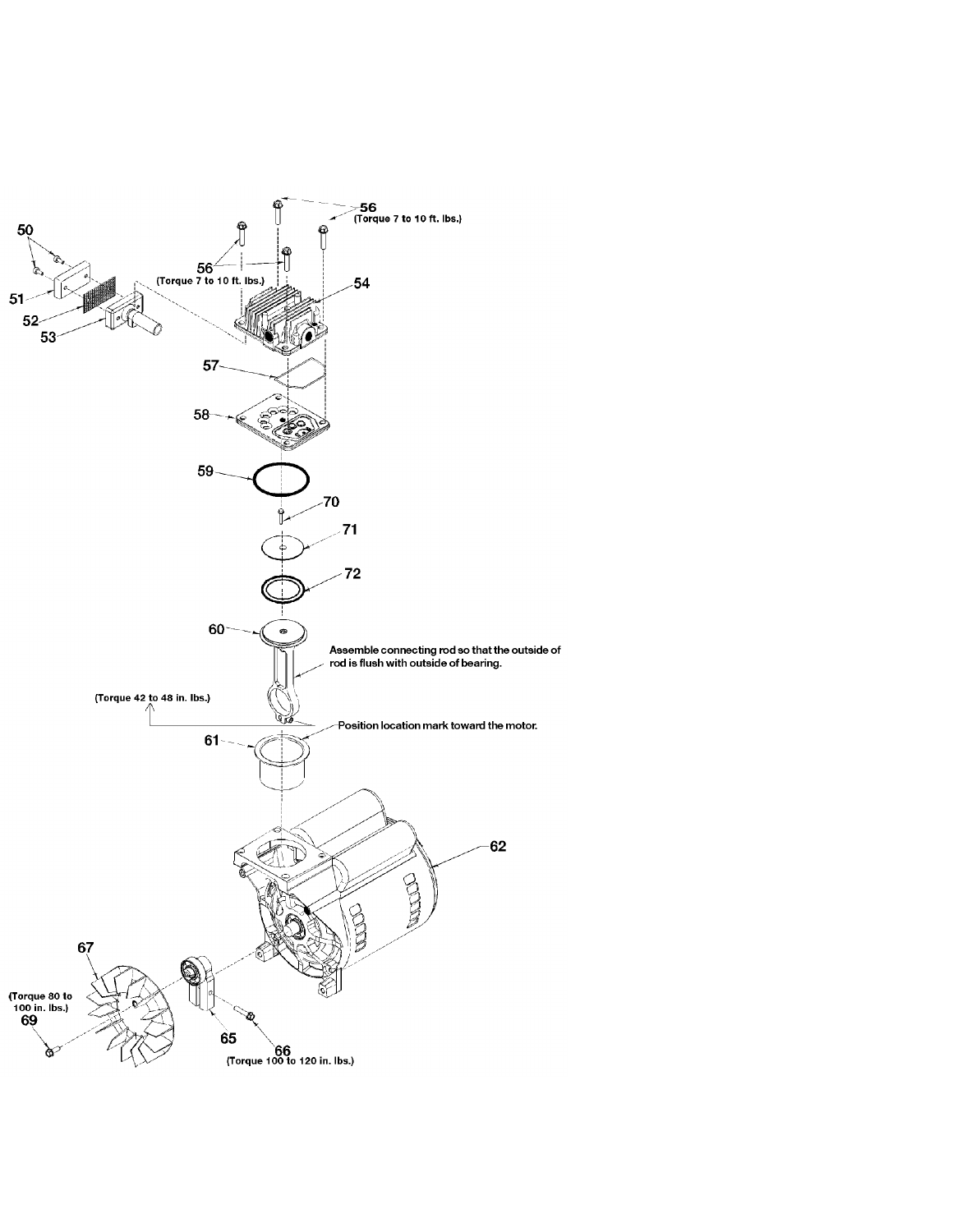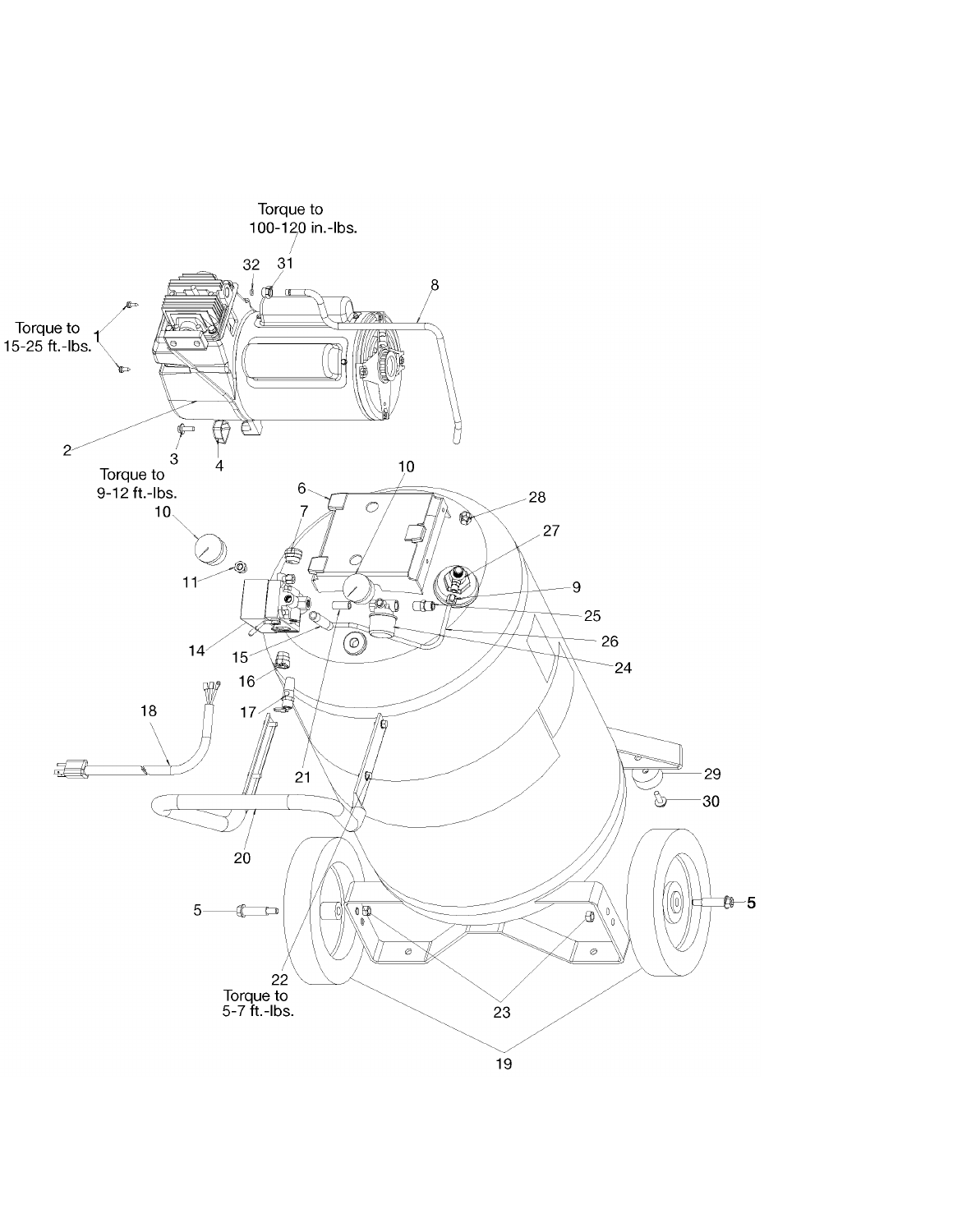## **Parts List for PRFBC5020VP Type 1**

| Item Number      | <b>Part Number</b> | Description                 | <b>Qty Required</b> |
|------------------|--------------------|-----------------------------|---------------------|
| $\mathbf{1}$     | $ACG-408$          | <b>ASSY FASTENER</b>        | $\overline{2}$      |
| $\overline{2}$   | AC-0376            | <b>SHROUD MINI</b>          | $\mathbf{1}$        |
| 3                | 91895680           | SCREW .250-20X.750 H        | $\overline{2}$      |
| 4                | $ACG-18$           | <b>CUP SADDLE MOUNT</b>     | $\overline{2}$      |
| 5                | $CAC-60$           | BOLT .375-16X2.25 UN        | $\overline{2}$      |
| 6                | $AC-0716$          | <b>ISOLATOR 3PT MOUNT 9</b> | 3                   |
| $\boldsymbol{7}$ | 33821-00           | <b>BUSHING</b>              | $\mathbf{1}$        |
| $\overline{7}$   | 438010040063       | <b>HEYCO BUSHINGS</b>       | $\mathbf{1}$        |
| 8                | $AC-0605-1$        | TUBE OUTLET 3/8 OD A        | $\mathbf{1}$        |
| 9                | SSP-7811           | <b>ASSY NUT SLEEVE 1/4</b>  | $\mathbf{1}$        |
| 10               | Z-D23004           | GAUGE 1.5OD 200PSI.         | $\mathbf{1}$        |
| 11               | SSP-6021           | <b>BUSHING REDUCER 1/8-</b> | $\mathbf{1}$        |
| 14               | 5140117-69         | PRESSURE SWITCH             | $\mathbf{1}$        |
| 15               | SSP-480            | NIPPLE $1/4-18$ NPT X       | $\mathbf{1}$        |
| 16               | SSW-7482           | <b>CONNECTOR CONDUIT 3/</b> | $\mathbf{1}$        |
| 17               | TIA-4150           | <b>VALVE SAFETY 150.25</b>  | $\mathbf{1}$        |
| 18               | SUDL-413-2         | ASSY CORD POWER ST          | $\mathbf{1}$        |
| 19               | D23138             | WHEEL 9 BLACK SEMI-P        | $\overline{2}$      |
| 20               | AC-0609            | <b>HANDLE P/L PAINTED</b>   | $\mathbf{1}$        |
| 21               | N044990            | NIPPLE CLOSE 1/4-18         | 1                   |
| 22               | <b>SSF-981</b>     | SCREW .250-14X.500 H        | 1                   |
| 23               | SSF-8080-ZN        | NUT .375-16 UNC-2B H        | $\overline{2}$      |
| 24               | CAC-4296-1         | REGULATOR 3PORT P2 L        | $\mathbf{1}$        |
| 25               | D <sub>26889</sub> | <b>ADAPTER .25 NPT X .2</b> | 1                   |
| 26               | $AC-0630$          | <b>TUBE PRESSURE RELIEF</b> | $\mathbf{1}$        |
| 27               | A19712             | <b>VALVE CHECK 1/2NPT X</b> | 1                   |
| 28               | SSP-7813           | <b>ASSY NUT SLEEVE 3/8</b>  | $\mathbf{1}$        |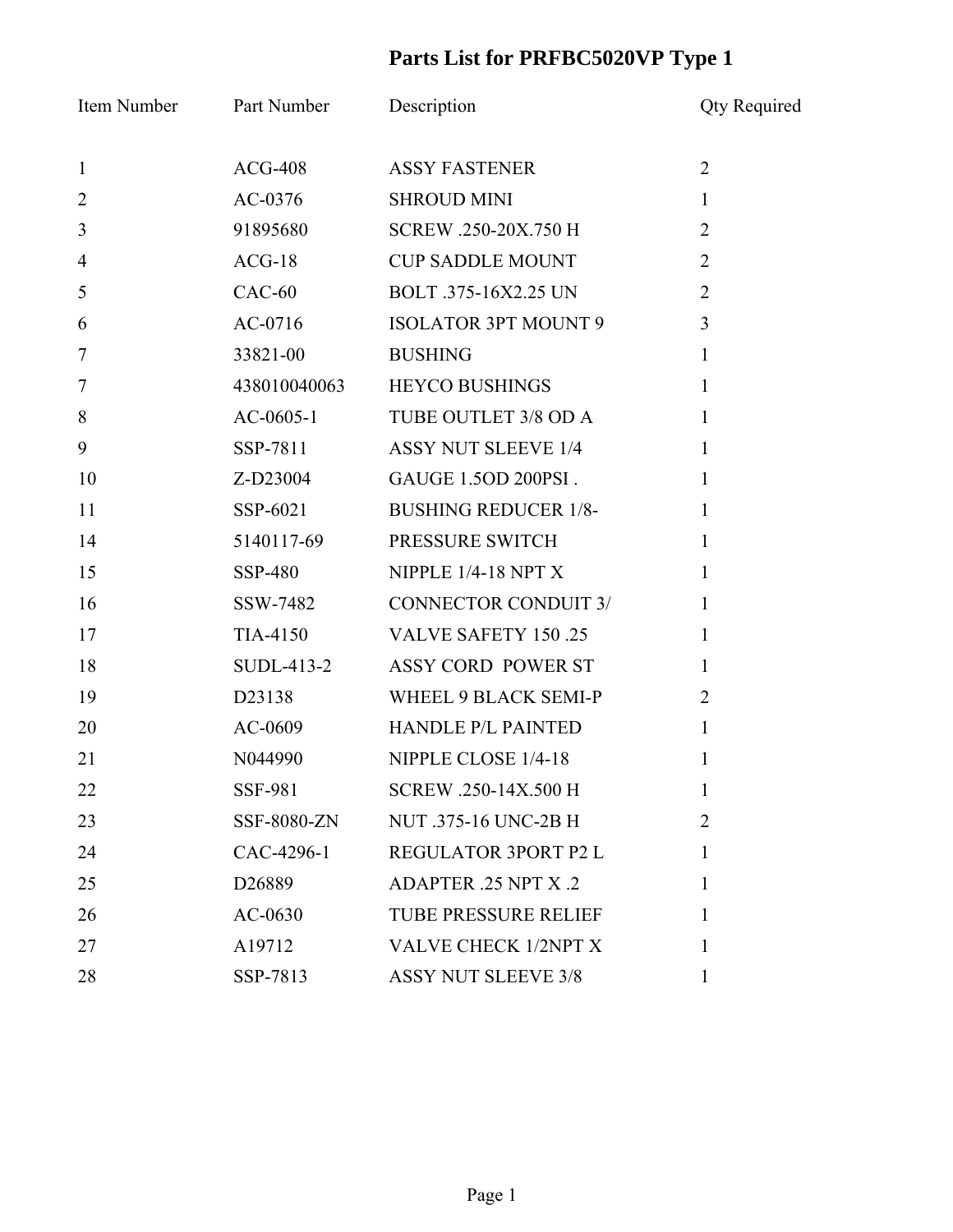## **Parts List for PRFBC5020VP Type 1**

| Item Number | Part Number    | Description                 | <b>Qty Required</b> |
|-------------|----------------|-----------------------------|---------------------|
| 29          | SST-107        | <b>BUMPER RECESSED RUBB</b> | $\overline{2}$      |
| 30          | <b>SSF-630</b> | SCREW .250-20X1.50 H        | $\overline{2}$      |
| 31          | SSP-7821-1     | <b>NUT .563-18 UNF HEX</b>  | $\mathbf{1}$        |
| 32          | SSG-3105       | ORING 306/296ID 073/        | $\mathbf{1}$        |
| 50          | KK-4981        | <b>KIT MUFFLER FILTER</b>   | $\mathbf{1}$        |
| 51          | DAC-143        | <b>FILTER INTAKE</b>        | 1                   |
| 52          | KK-4981        | <b>KIT MUFFLER FILTER</b>   | $\mathbf{1}$        |
| 53          | KK-4981        | <b>KIT MUFFLER FILTER</b>   | $\mathbf{1}$        |
| 54          | $AC-0037$      | <b>HEAD 3/8 OUTLET FRON</b> | $\mathbf{1}$        |
| 56          | SSF-927        | SCREW .250-20X1.125         | $\overline{4}$      |
| 57          | $ACG-45$       | ORING P/L HEAD              | $\mathbf{1}$        |
| 58          | Z-AC-0032      | <b>ASSY VALVE PLATE</b>     | $\mathbf{1}$        |
| 59          | SSG-8156       | ORING 2.759/2.719ID         | $\mathbf{1}$        |
| 60          | KK-4835        | KIT CONNECTING ROD L        | $\mathbf{1}$        |
| 61          | KK-4835        | KIT CONNECTING ROD L        | $\mathbf{1}$        |
| 62          | 000000-00      | No Longer Available         | $\mathbf{1}$        |
| 65          | $Z$ -AC-0140   | <b>ASSY ECCENTRIC BEARI</b> | $\mathbf{1}$        |
| 66          | SSF-615        | SCREW .250-20X1.25 U        | $\mathbf{1}$        |
| 67          | AC-0108        | <b>FAN 5.75 DIA</b>         | $\mathbf{1}$        |
| 69          | SSF-586        | SCREW .250-20X.750 U        | 1                   |
| 70          | SSF-3158-1     | SCREW #10-24X.750 TH        |                     |
| 71          | KK-4835        | KIT CONNECTING ROD L        | $\mathbf{1}$        |
| 72          | KK-4835        | KIT CONNECTING ROD L        | 1                   |
| 856         | KK-4981        | <b>KIT MUFFLER FILTER</b>   | 1                   |
| 856         | 69D109740      | <b>KIT UNLOADER VALVE R</b> | 1                   |
| 856         | N286039        | <b>DRAIN VALVE</b>          | 1                   |
| 856         | D28993         | SHIM .020 THICK PERM        | 1                   |